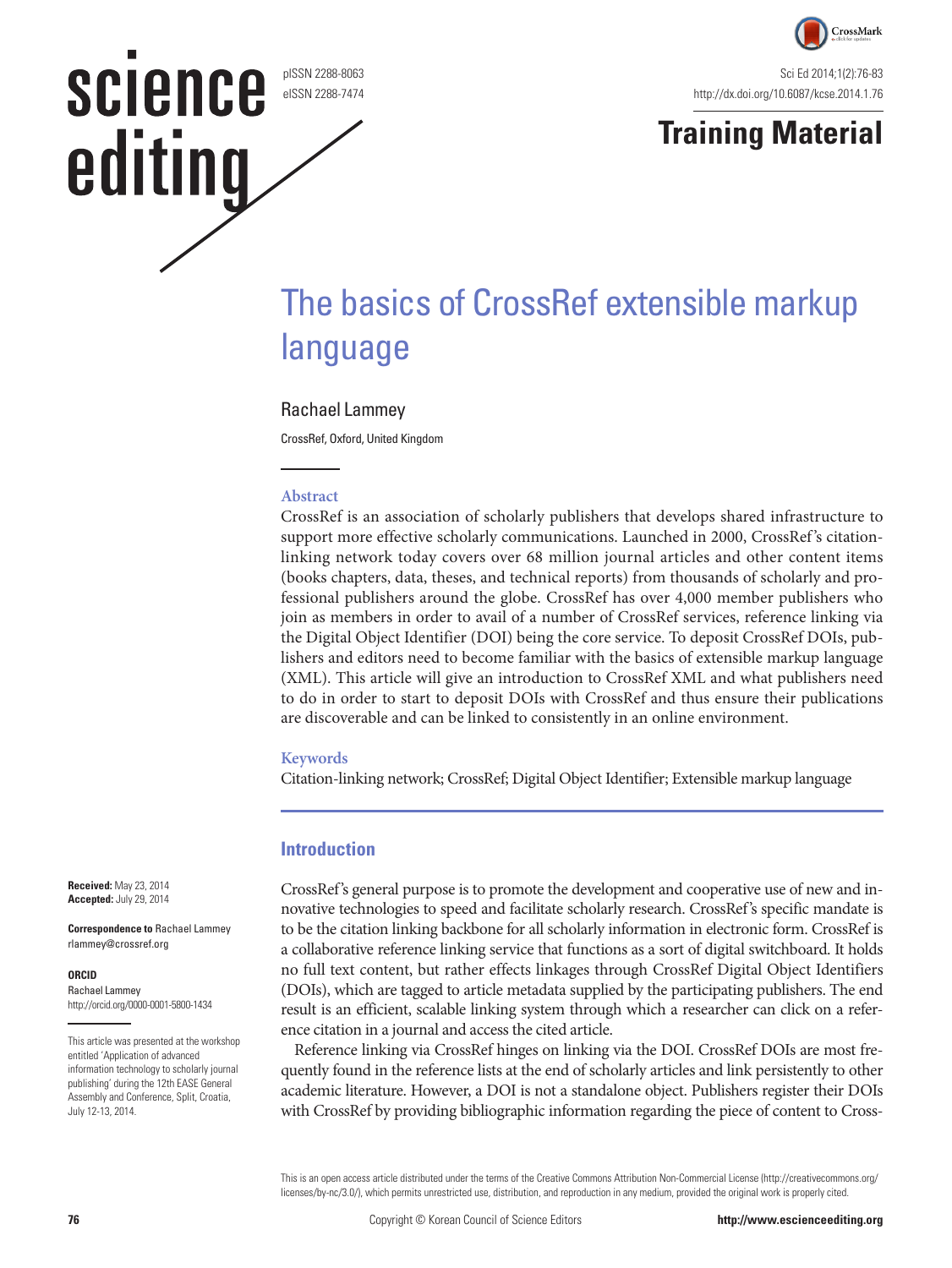Ref, which distinguishes it from any other published work. This information is most commonly delivered to CrossRef in extensible markup language (XML) format. This article will cover the basics of CrossRef XML, or what publishers need to provide to CrossRef in order to register DOIs and therefore use them to maintain consistent links to their online content.

#### **Getting Started**

Although it may seem obvious, the first step a publisher needs to take in order to start assigning CrossRef DOIs to the content that they publish is to become a member of CrossRef. By becoming a member, a publisher is committing to maintaining DOIs for their content, and linking their references via DOIs and adhering to other criteria such as what the DOI response page should show.

Details on how to join are available via the CrossRef website at http://crossref.org [1] and there is an annual fee for membership. This is based on the annual revenue of the publisher. Once a publisher is a CrossRef member, they will be given a DOI prefix and log-in information for the CrossRef deposit system so that they can start to register DOIs.

#### **What Is a Digital Object Identifier?**

Similar to a bar code for a physical object, a DOI is a unique alphanumeric string assigned to a digital object, such as an electronic journal, article, report, or thesis. Each DOI is unique and serves as a stable, persistent link to the full-text of an electronic item on the Internet (Fig. 1) [2].

The advantages of assigning DOIs to content and linking references via the DOI are link persistence; unlike uniform resource locators (URLs), DOI links continue to function even if content moves or changes ownership. DOIs also aid content visibility and accessibility as CrossRef helps drive traffic to content by making it discoverable for linking and easier to link to. A single agreement with CrossRef serves as a linking agreement with all participating publishers. As such, it enriches the end-user experience, the scholarly research process, and the utility of published resources.

DOIs are the only widely adopted persistent identifier for scholarly works. DOI names appear in printed materials and online as links. A DOI name consists of two segments. The first is the prefix, a unique numeric string beginning with the numeral 10 assigned by CrossRef to the publisher that submitted the information about the digital object. The second is the suffix, an alphanumeric string or series of strings used internally by the publisher to identify the digital object.

In this sample DOI name: 10.6087/kcse.2014.1.13, '10.6087' is the prefix (in this case, for the publisher Korean Council of Science Editors) and 'kcse.2014.1.13' is the publisher-assigned suffix for the particular item (in this case, indicating that it is from the journal *Science Editing* and was published in 2014). DOIs will often be displayed as links, so the DOI above may be represented as: http://dx.doi.org/10.6087/kcse.2014.1.13. Cross-Ref encourages display of DOIs in this way for three reasons. 1) Users will more easily recognize CrossRef DOIs as an actionable link, regardless of whether they know about DOIs. 2) Users who do not know how to right-click on the link and choose "Copy Link", will still be able to easily copy the http URI. 3) Programs (e.g., bots, etc.) will recognize the DOI as a link.

When a publisher joins CrossRef, they are given a DOI prefix, but they can choose the pattern or system for the suffix themselves.

The DOI suffix has a very flexible syntax. It can be any alphanumeric string, consisting of a single node or multiple nodes. A node is a portion of a character string. A single node has no delimiters (periods, colons, pipes, and so on), for ex-

```
References
                                                                                                                          Go to : \nightharpoonup1. McVeigh ME. Open access journals in the ISI citation databases: analysis of impact factors and citation patterns a citation study fr
om Thomson Scientific [Internet]; New York: Thomson Reuters; 2004 [cited 2013 Oct 25]. Available from: http://ip-science.thomso
nreuters.com/m/pdfs/openaccesscitations2.pdf.
2. Gaule P, Maystre N. Getting cited: does open access help? Res Policy 2011;40:1332-8.http://dx.doi.org/10.1016/j.respol.2011.05.
025.
tross®
3. Davis PM, Lewenstein BV, Simon DH, Booth JG, Connolly MJ. Open access publishing, article downloads, and citations: random
ised controlled trial. BMJ 2008;337:a568. http://dx.doi.org/10.1136/bmj.a568.
 trossed Publiced PMC
4. Craig ID, Plume AM, McVeigh ME, Pringle J, Amin M. Do open access articles have greater citation impact?: a critical review of th
e literature. J Informetr 2007;1:239-48.http://dx.doi.org/10.1016/j.joi.2007.0001.
 tross<sup>ed</sup>
```
**Fig. 1.** Reference linking using the Digital Object Identifier (From Jeong GH et al. Si Ed 2014;1;24-6) [2].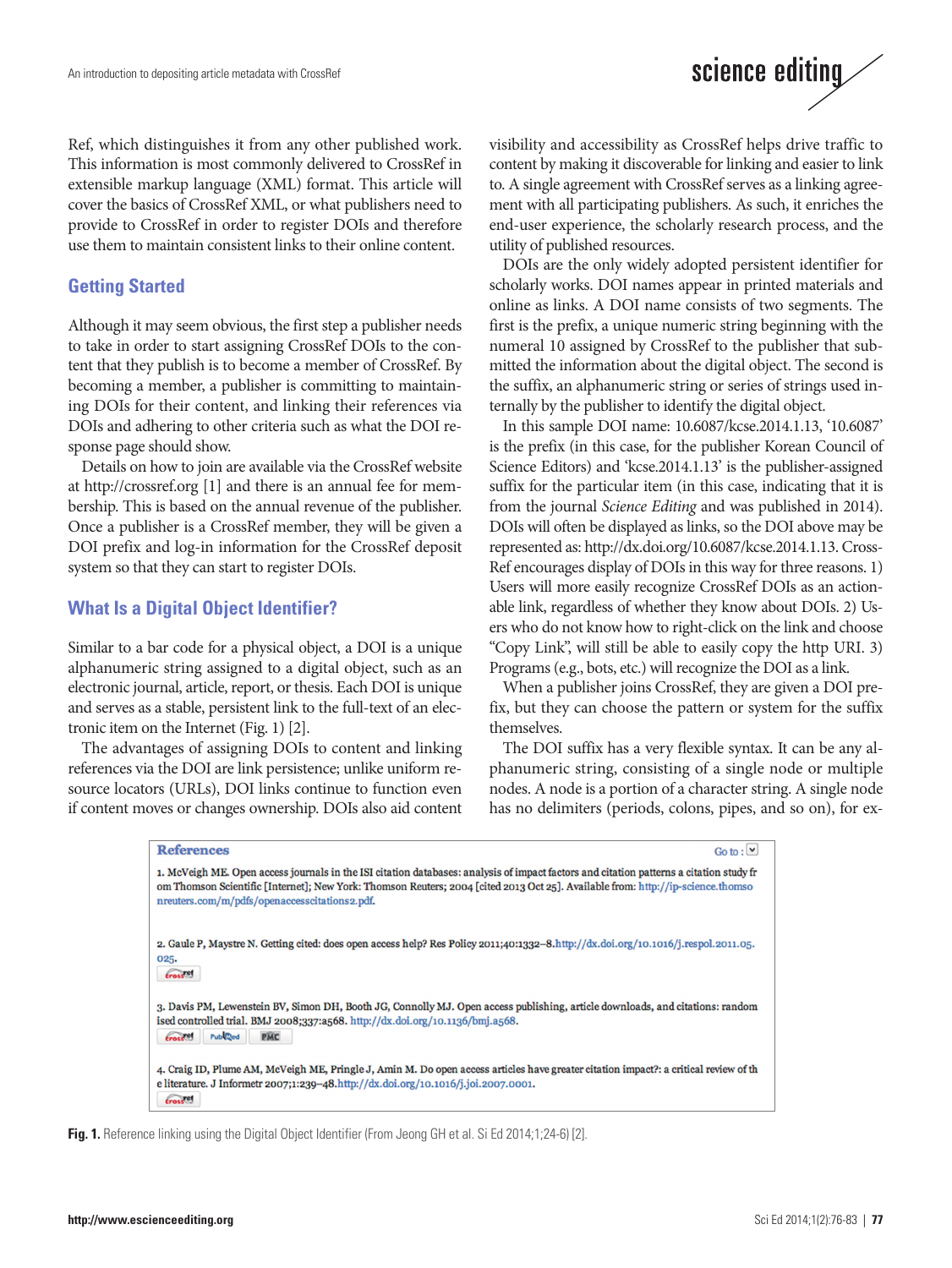## science editing

ample: 123456. A character string with multiple nodes must include a delimiter (a period, colon, pipe, and so on) between each one, for example: 12.34.56. Each suffix must be unique within a prefix.

Because the DOI is an opaque string intended to remain unique and persistent throughout changes in ownership and location of the content, a publisher does not need to include any specific or descriptive information in the DOI. Such information forms the metadata associated with each DOI, which is submitted along with the DOI and URL. As such, if a publisher chooses to include such bibliographic information in a DOI string, it will have no meaning within the CrossRef or DOI system. Existing identifiers can also be used for the DOI suffix, such as an ISBN (International Standard Book Number) or existing internal numbering scheme.

Full guidelines advising on best practice for DOI suffixes are available at http://help.crossref.org/#establishing\_a\_doi\_ suffix\_pattern [3], but in short, they suggest making the suffix concise, unique, case insensitive (DOIs are case-insensitive: 10.5555/ABC123 is the same DOI as 10.5555/abc123), consistent and extensible so that they could be used for parts of articles as well such as figures, tables, graphs but still reference the parent DOI of the article itself.

#### **Depositing with CrossRef**

To register a DOI with CrossRef, the DOI that a publisher has chosen for a piece of content should be deposited into the CrossRef system with some basic bibliographic information about the piece of content it is being assigned to.

Depositing metadata to CrossRef involves the creation of XML according to the CrossRef deposit schema. The deposit schema sets out the structure that the XML must adhere to in order to be accepted by CrossRef. This XML is submitted to the CrossRef system via public or machine interfaces. During the submission process, DOIs and metadata are added to the CrossRef system, and DOIs are registered with the Handle resolver which deals with the management and resolution of persistent identifiers.

The basic process for depositing with CrossRef consists of these steps:

1. Creating XML using the CrossRef deposit schema (nontechnical users may use the Web Deposit form).

2. Verifying the XML that has been created.

3. Uploading the XML (via a web interface or programmatically).

4. Submitting the deposit.

5. Reviewing the submission logs to verify the success of the deposit.

### **Step 1: Creating Extensible Markup Language**

There is a minimum set of information that should be deposited with CrossRef via the XML. This is basic bibliographic information on the piece of content, which serves to distinguish it from other works, and also serves the purpose of trying to stop publishers depositing more than one DOI for one piece of content.

There are details on the minimum metadata that should be submitted for each type of content here: http://help.crossref. org/#elements [4]. However, this can be worked through in a step-by-step way. Many publishers who are new to CrossRef may not have expertise in XML and as such, may start depositing using the web deposit form [5] which is freely available and helps compile the XML needed to deposit DOIs for their content (Fig. 2).

The web form enables publishers to select what type of content they are depositing (book title, journal article, and conference proceedings) and then enter the information on it using free-text. Information that is required is marked with an asterisk and users will not be able to proceed with deposit without providing the minimum information necessary.

If a publisher selects 'Journal' then the first thing they will be prompted to enter is the journal title, abbreviated title, ISSN (International Standard Serial Number) and publication dates.

When they have done this, they can then use the 'add articles' button to register DOIs for articles from the journal they have just named. By the time they reach the next page to add these articles, the system is already starting to compile the XML needed for their CrossRef deposit (Fig. 3).

The publisher or editor can then add the bibliographic information for the article; title, the DOI they have chosen, the URL where the article is located and they can also add information on all authors of the paper (all authors should be entered for completeness of the record) and also the page numbers if applicable. There is also a button that users can click to fill out CrossMark metadata for the submission. The insertion of CrossMark metadata will be covered in a later document.

When the user has entered this information, they can choose to add another article or finish to deposit the articles with CrossRef. Choosing 'Finish' will prompt the user to enter their user name and password, provided by CrossRef when they joined. They should then enter an email address. This is where the results of the deposit will be sent. The article metadata can then be deposited with CrossRef and users will see a page and receive an email to say their deposit has been successfully received by the system.

The upload process is very basic and performs no data validation at the time of upload. The 'Success' acknowledgment displayed after submission step simply indicates that your file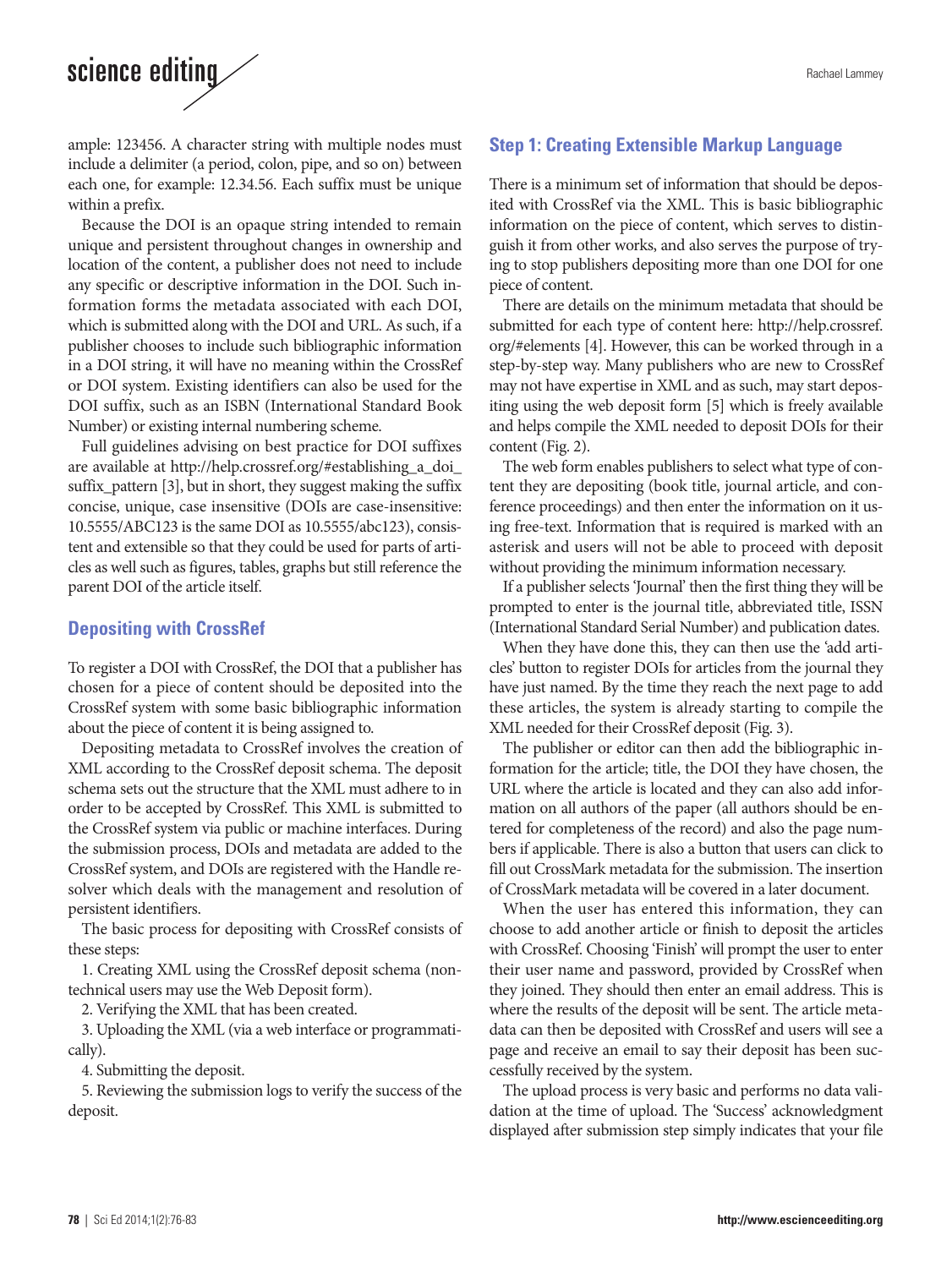

| Step 1: Select Data Type                                                        |                                |  |  |
|---------------------------------------------------------------------------------|--------------------------------|--|--|
| Data Type Selection                                                             |                                |  |  |
| Select Data Type: ⊙Journal OBook OConference Proceedings OReport ONLM File BETA |                                |  |  |
|                                                                                 |                                |  |  |
| Step 2: Identify the Journal                                                    |                                |  |  |
| Journal information                                                             |                                |  |  |
| Title*+                                                                         |                                |  |  |
| $Abbr.*+$                                                                       |                                |  |  |
| Journal DOI+                                                                    |                                |  |  |
| URL+                                                                            |                                |  |  |
| Print ISSN*+<br>Elect ISSN*+                                                    | one ISSN required (either one) |  |  |
|                                                                                 |                                |  |  |
| Volume<br>Issue                                                                 |                                |  |  |
| <b>Issue DOI</b>                                                                |                                |  |  |
| <b>URL</b>                                                                      |                                |  |  |
| <b>Publication dates</b><br>note: use numerical values (YYYY, MM, DD)           |                                |  |  |
| <b>Type: print</b>                                                              |                                |  |  |
| *Year<br>Month:<br>Day:                                                         |                                |  |  |
| <b>Type: online</b>                                                             |                                |  |  |
| *Year<br>Month:<br>Day:                                                         |                                |  |  |
| * a minimum of one publication year is required                                 |                                |  |  |
|                                                                                 |                                |  |  |
| Submit Journal DOI<br><b>Add Articles</b>                                       |                                |  |  |

**Fig. 2.** The first page of the web deposit form on the CrossRef website.

| Enter the article's metadata and then continue with more articles or complete the deposit by selecting 'Finish'. Mandatory<br>fields a marked by an "*", but in general it is best practice to enter as much data as you can.<br>Step 3: Input the article metadata.<br><b>Deposit Data</b><br><full_title>Journal of Psychoceramics</full_title><br><abbrev_title>Journal of Psychoceramics</abbrev_title><br><issn media_type="electronic">21652627</issn><br><publication date="" media="" type="online"><br/><math>&lt;</math>month&gt;02<math>&lt;</math>/month&gt;<br/><math>&lt;</math>day&gt;29<br/><year>2012</year><br/><b>Article information</b><br/>Original Language Title<br/><b>First Name</b><br/><b>Last Name</b><br/><b>Add Contributor</b><br/>author<br/>÷<br/>Last page:</publication> |                                                                          | Ver. 1.34<br>webDeposit |
|--------------------------------------------------------------------------------------------------------------------------------------------------------------------------------------------------------------------------------------------------------------------------------------------------------------------------------------------------------------------------------------------------------------------------------------------------------------------------------------------------------------------------------------------------------------------------------------------------------------------------------------------------------------------------------------------------------------------------------------------------------------------------------------------------------------|--------------------------------------------------------------------------|-------------------------|
|                                                                                                                                                                                                                                                                                                                                                                                                                                                                                                                                                                                                                                                                                                                                                                                                              |                                                                          |                         |
|                                                                                                                                                                                                                                                                                                                                                                                                                                                                                                                                                                                                                                                                                                                                                                                                              |                                                                          |                         |
|                                                                                                                                                                                                                                                                                                                                                                                                                                                                                                                                                                                                                                                                                                                                                                                                              | <iournal metadata=""><br/><br/><journal_issue></journal_issue></iournal> |                         |
|                                                                                                                                                                                                                                                                                                                                                                                                                                                                                                                                                                                                                                                                                                                                                                                                              | Title*                                                                   |                         |
|                                                                                                                                                                                                                                                                                                                                                                                                                                                                                                                                                                                                                                                                                                                                                                                                              |                                                                          |                         |
|                                                                                                                                                                                                                                                                                                                                                                                                                                                                                                                                                                                                                                                                                                                                                                                                              | <b>First Author:</b>                                                     |                         |
|                                                                                                                                                                                                                                                                                                                                                                                                                                                                                                                                                                                                                                                                                                                                                                                                              | Organization (optional)                                                  |                         |
|                                                                                                                                                                                                                                                                                                                                                                                                                                                                                                                                                                                                                                                                                                                                                                                                              | DOT*                                                                     |                         |
|                                                                                                                                                                                                                                                                                                                                                                                                                                                                                                                                                                                                                                                                                                                                                                                                              | URL*                                                                     |                         |
|                                                                                                                                                                                                                                                                                                                                                                                                                                                                                                                                                                                                                                                                                                                                                                                                              | First page:                                                              |                         |
|                                                                                                                                                                                                                                                                                                                                                                                                                                                                                                                                                                                                                                                                                                                                                                                                              | <b>Add CrossMark Metadata</b>                                            |                         |

Fig. 3. The 'Deposit Data' section at the top of this page on the web deposit form shows the extensible markup language that is being compiled for CrossRef deposit.

has been received. Each uploaded file then goes into a queue to await processing which checks the XML submitted using a parser. This step verifies that the XML is well formed and conforms to the rules of the CrossRef schema. It also performs certain logic checks on the data in the file, for example publication title ownership is enforced. This means that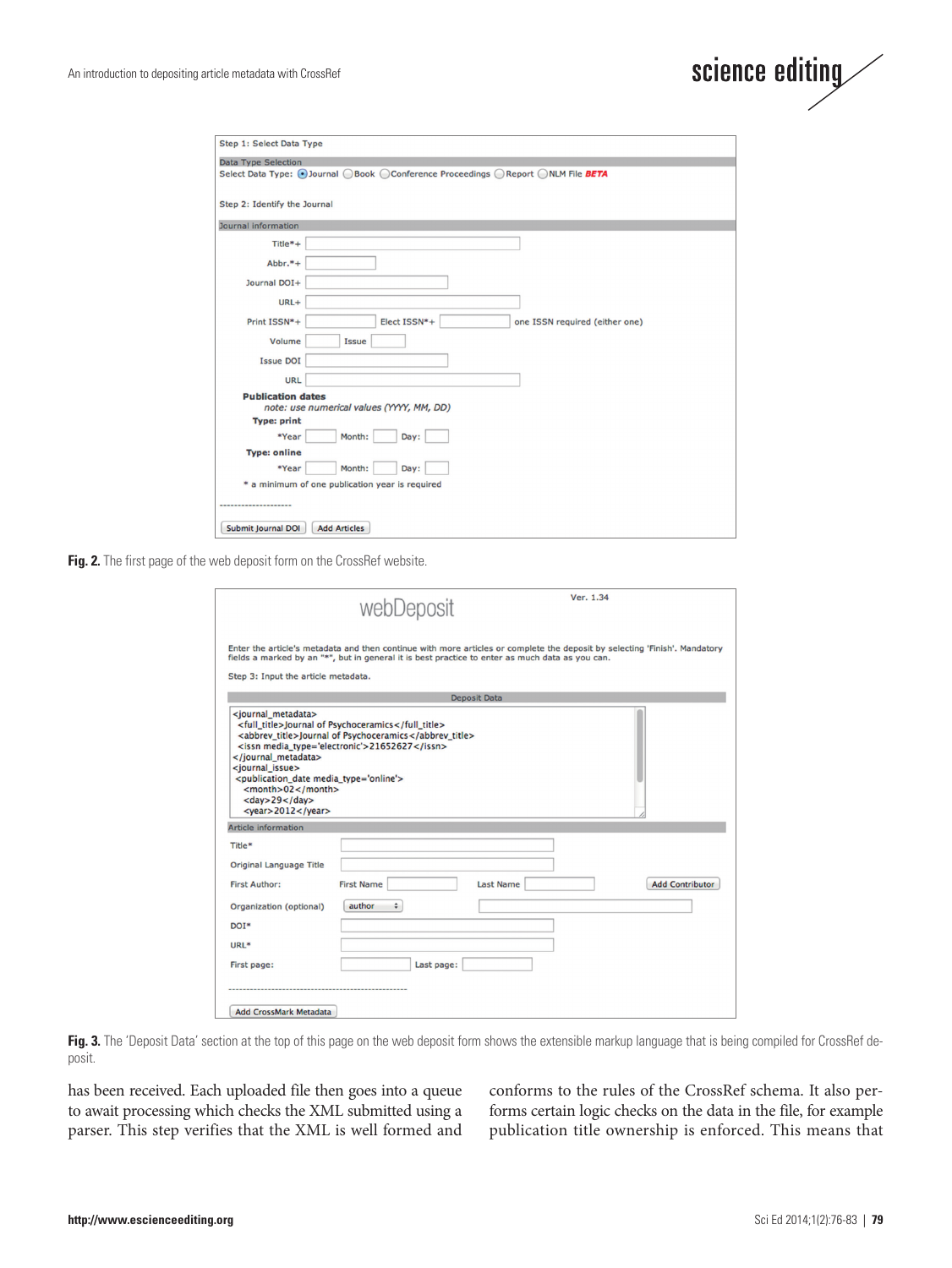# science editing

CrossRef recognizes a single publisher as owning a title and thus only DOIs using the prefix of that publisher may be assigned to the publication.

For a publisher or editor who is relatively new to XML, making a deposit in this way can be helpful as it clearly shows what information should be entered. Then, upon completion of their deposit they are sent the XML file of the deposit via email. The file contains the information shown below:

Journal section of CrossRef XML

- $\langle$  ?xml version = "1.0" encoding = "UTF-8"? > <doi\_batch xmlns="http://www.crossref.org/schema/
- 4.3.0" xmlns:xsi= "http://www.w3.org/2001/XMLSchema-instance" version= "4.3.0" xsi:schemaLocation= "tinyhippos-injected"/>
- < script id= "tinyhippos-injected"/>
- < head>
- <doi\_batch\_id> -58cd1699144411615d6-6cc1</doi\_ batch\_id>
- < timestamp> 201405130618< /timestamp>
- < depositor>
- < name> creftest< /name>
- <email\_address>rlammey@crossref.org</email\_address>
- < /depositor>
- < registrant> WEB-FORM< /registrant>
- < /head>
- < body>
- < journal>
- < journal\_metadata>
- < full\_title> Journal of Psychoceramics< /full\_title>
- < abbrev\_title> Journal of Psychoceramics< /abbrev\_title>
- $\langle$  issn media\_type = "electronic" > 02643561  $\langle$  /issn >
- < /journal\_metadata>
- < journal\_issue>
- < publication\_date media\_type= "print">
- $<$  month  $> 08$   $<$  /month  $>$
- $<$  day  $>$  13 $<$ /day  $>$
- $<$  year > 2008  $<$  /year >
- < /publication\_date media\_type= "online">
- $<$  mnoth  $> 08$   $<$  /month  $>$
- $<$  day  $>$  14 $<$ /day  $>$  $<$  year > 2008  $<$  /year >
- 
- < /publication\_date> < journal\_volume>
- < volume> 5< /volume>
- 
- < /journal\_volume>
- < issue> 11< /issue>
- < /journal issue>

Article section of CrossRef XML

- < journal\_article publication\_type= "full\_text">
- < titles>
- < title>
- Toward a Unified Theory of High-Energy Metaphysics: Silly String Theory
- < /title>
- < /titles>
- < contributors>
- $\leq$  person\_name sequence= "first" contributor\_role= "author">
- < given\_name> Josiah< /given\_name>
- < surname> Carberry< /surname>
- < /person\_name>
- < /contributions>
- < publication\_date media\_type= "print">
- $<$  month  $> 08$   $<$  /month  $>$
- $<$  day  $>$  14 $<$ /day  $>$
- $<$  year > 2008  $<$  /year >
- < /publication\_date>
- < pages>
- < first\_page> 1< /first\_page>
- < last\_page> 3< /last\_page>
- < /pages>
- < doi\_data>
- < doi> 10.5555/12345678< /doi>
- < resource>
- http://psychoceramics.labs.crossref.org/10.5555-1234
- 5678.html
- < /resource>
- < /doi\_data>
- < /journal\_article>
- < /journal>
- < /body>
- < doi\_batch>

So the system has taken the text entered and transformed it to XML, which is helpful for the purposes of this article and also for the publisher to see how the elements they entered in the form appear in CrossRef XML format.

CrossRef encourages publishers to save the XML file sent via email post-deposit, as using it is the easiest way to perform updates of the data entered using the form. Instead of re-entering all the metadata, a publisher can edit the XML and resubmit using the system interface found here: http://doi.crossref.org/ $[6]$ .

### **Explaining the Basic Extensible Markup Language Elements**

To explain the basic XML displayed, it may be useful to dis-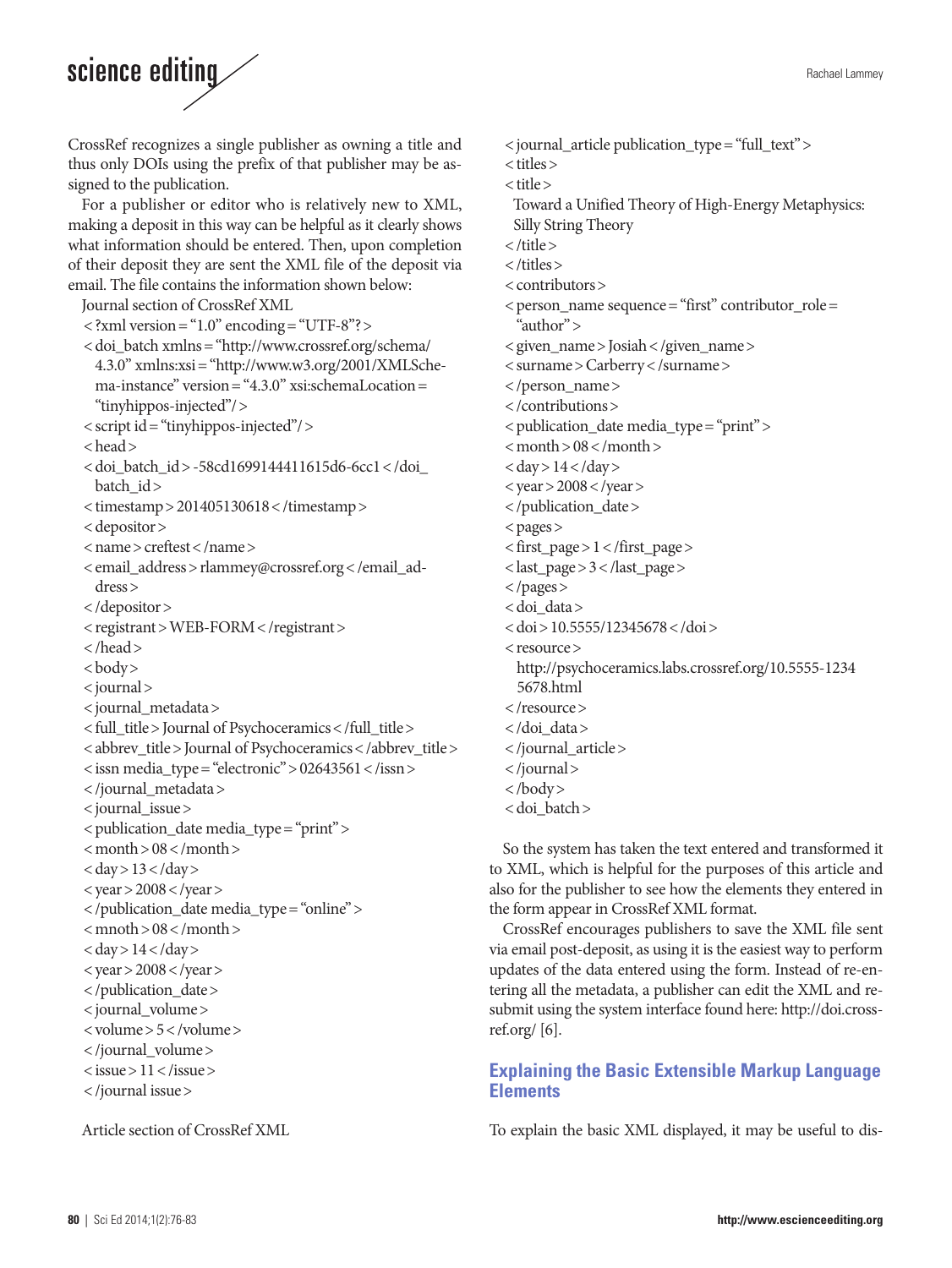sect what is shown in journal and article section of CrossRef XML and look at some of the individual elements entered.

The sections that the system adds are some standard elements to encase the deposit, for example:

- <head> The container for information related to the DOI batch submission. This element uniquely identifies the batch deposit to CrossRef.
- <body> The container for the main body of a DOI record submission. The body contains a set of journal, book, conference proceedings or stand alone component records. It is not possible to mix genres within a single DOI submission. It is possible to include records for multiple journals, books, conferences, or stand alone components in a single submission.
- < doi batch > Top level element for a metadata submission to CrossRef. This element indicates the start and end of the XML file. The enclosed information, "http://www.crossref. org/schema/4.3.0" xmlns:xsi="http://www.w3.org/2001/ XMLSchema-instance" version="4.3.0" xsi:schemaLocation="http://www.crossref.org/schema/4.3.0" http://www. crossref.org/schema/deposit/crossref4.3.0.xsd, shows the version of the schema you want the XML you are depositing to be checked against, and where that schema is located.

The < doi\_batch\_id> is automatically generated using the web-form, but for publishers not using the web form, you will need to enter this ID that uniquely identifies the DOI submission batch. It will be used as a reference in error messages sent by the deposit system, and can be used for submission tracking. The publishers decides on and enters this number themselves and should ensure that this number is unique for every submission to CrossRef. It should be more than four characters long.

The < timestamp> indicates version of a batch file instance or DOI. Again, this is automatically generated by the web form and is used to uniquely identify batch files and DOI values when a DOI has been updated one or more times. Every time a DOI is deposited it must be given a timestamp, the value of which must increment with subsequent updates. This value is a string of text that gets interpreted as a number. The recommended format is YYYYMMDDHHMM (ex: 200810021422). If a publisher wants to redeposit a DOI using the same XML, they should always increment the timestamp to a greater number so that the system recognises it as a more recent deposit, and will generate an error message if this is not done.

The < depositor> section is quite self-explanatory, but provides Information about the organization submitting DOI metadata to CrossRef. The name The name placed in this element should match the name under which a depositing organization has registered with CrossRef i.e. Elsevier, AIP. The email section refers to the e-mail address to which batch success and/or error messages are sent. It is recommended that this address be unique to a position within the organization submitting data (e.g., "doi@...") rather than unique to a person. In this way, the alias for delivery of this mail can be changed as responsibility for submission of DOI data within the organization changes from one person to another. The registrant is the organization that owns the information being registered.

science editing

It is also necessary to add the declaration:  $\langle$  ?xml version = " $1.0$ " encoding = "UTF-8"? > at the top of the form. Version= "1.0" means that this is the XML standard this file conforms to, and encoding= "utf-8" means that the file is encoded using the UTF-8 Unicode encoding.

The rest of the information contained is taken directly from the web form and tagged appropriately. Note that the URI where the content is located is described as a < resource >.

If a user is new to CrossRef, or if they intend to deposit a new content type, it is recommended that they verify the format and structure of an XML file before submitting it as a deposit to the system. Using these methods is quicker than verifying XML by trial and error after uploading it. There are two methods that can be used to do this. The first is to use the XML parser on the CrossRef website: http://www.crossref. org/02publishers/parser.html [7] which will quickly validate the files uploaded and let the user know how many DOIs it has found in the file. It will also bring up error messages for any badly-formatted XML but it will not deposit the XML in the CrossRef system.

CrossRef also has a test system at http://test.crossref.org [8]. This system functions identically to the live system but uses a test database and does not register DOIs. However, the test system is useful if a publisher wants to test large numbers of files or new titles. Once a publisher is satisfied that their XML is formatted correctly, they can submit it to CrossRef.

#### **Reviewing Submission Logs**

After a deposit is processed, the email address listed in the XML deposit will receive an email indicating the results (in an XML format), which lists the status of each DOI contained in the file. Note that while many DOIs in a file may successfully get deposited, individual DOIs may fail. Submission logs must be examined, and any flagged problems should be corrected and the file(s) resubmitted.

- The submission log email will look like this:
- $\langle$  ?xml version = "1.0" encoding = "UTF-8"? >
- $\langle$  doi\_batch\_diagnostic status = "completed" sp = "ds4. crossref.org">
	- < submission\_id> 1366152368< /submission\_id>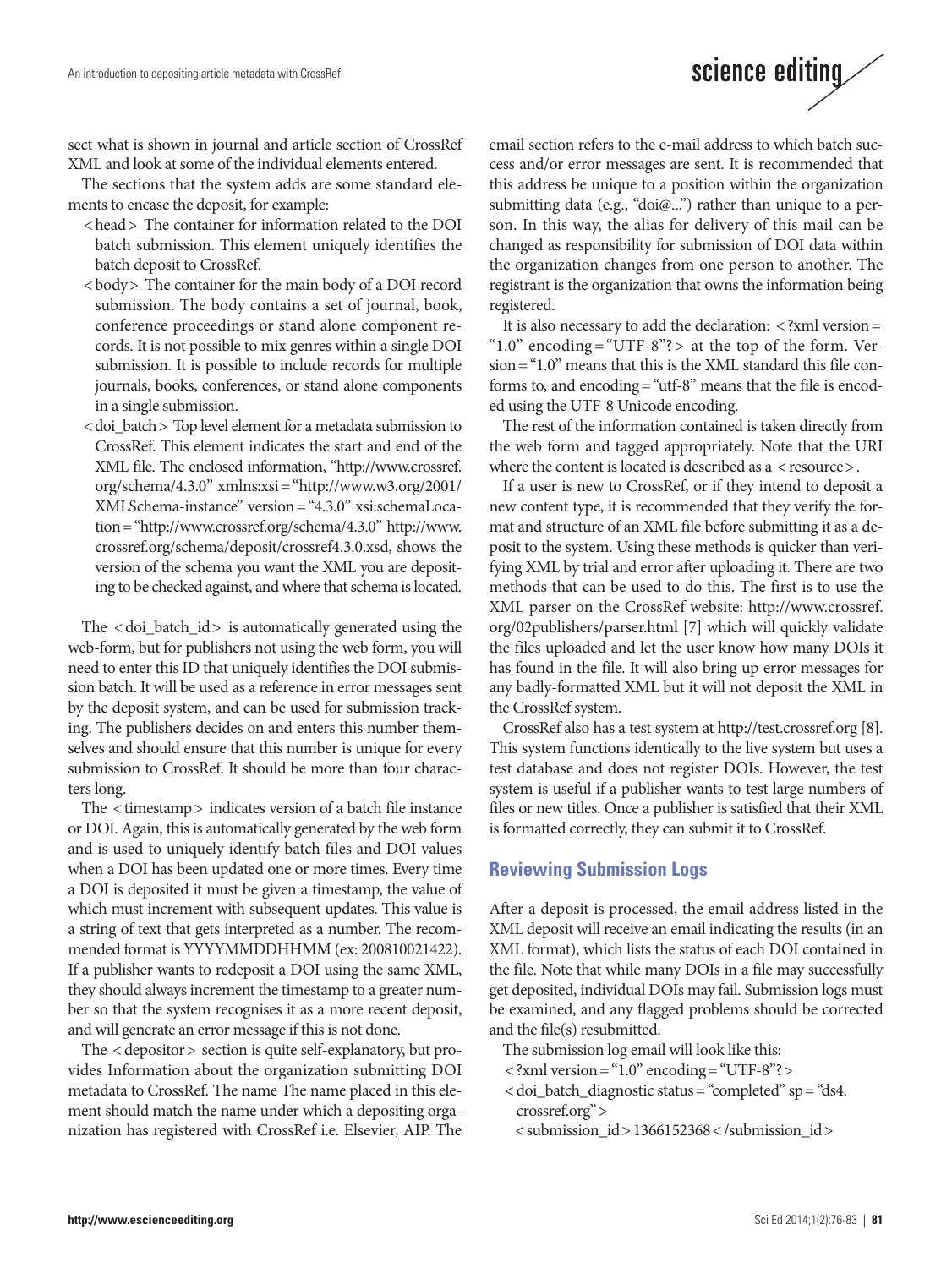# science editing

```
 < batch_id> -58cd1699144411615d6-6ef0< /batch_id>
  < record_diagnostic status= "Success">
    < doi> 10.5555/test05052014< /doi>
    < msg> Successfully updated in handle< /msg>
   < /record_diagnostic>
   < batch_data>
   \langle record_count > 1 \langle /record_count >
   \langle success_count > 1 \langle /success_count >
   \langle warning_count > 0 \langle /warning_count >
    < failure_count> 0< /failure_count>
   < /batch_data>
< /doi_batch_diagnostic>
```
The section highlighted shows that the deposit was a success, and the success count shows how many DOIs were deposited from the XML file with the corresponding submission ID. However, if the deposit has failed, you will get an email like this:

```
\langle ?xml version = "1.0" encoding = "UTF-8"? >
```
- $\langle$  doi\_batch\_diagnostic status= "completed" sp = "ds4. crossref.org">
	- < submission\_id> 1366152357< /submission\_id>
	- <br />batch\_id> -58cd1699144411615d6-6ef1</batch\_id>

```
 < record_diagnostic status= "Failure" msg_id= "4">
```

```
 < doi> 10.5555/test05052014< /doi>
```
- <msg>Record not processed because submitted version: 201405051257 is less or equal to previously submitted version (DOI match)< /msg>
- < /record\_diagnostic>
- < batch\_data>
	- $\langle$  record\_count > 1  $\langle$  /record\_count >
- $\langle$  success\_count > 0 $\langle$  success\_count >
- $\langle$  warning\_count > 0  $\langle$  /warning\_count >
- < failure\_count> 1< /failure\_count>
- < /batch\_data>
- < /doi\_batch\_diagnostic>

And the < msg> section will tell you why the deposit failed. In the case shown above, a publisher tried to redeposit a DOI but without incrementing the timestamp. They should increment the timestamp element in the original XML and redeposit.

There are a number of common error messages that correspond to the most common deposit mistakes. These are listed, with the appropriate follow-up actions on the CrossRef Help site: http://help.crossref.org/#suberrors [9].

## **Deposit Tips**

So that submissions can be processed efficiently, the file sizes of

deposits should stay under 150 kilobytes. And overall file size should never exceed 1.5 megabytes. During times of very heavy loads, deposits may take several hours to reach the top of the queue and large files can take an hour or more to process. A publisher can track their submission's progress and, if necessary, request that CrossRef staff move it up in the queue. When the deposit is successful, the DOI will then start to work and resolve to the URI listed in the resource section of the XML.

### **Conclusion**

Publishers and societies join CrossRef predominantly to allocate CrossRef DOIs to their content. All other CrossRef services such as Cited-by linking, CrossMark, CrossCheck, and FundRef are dependent on the DOI and associated bibliographic metadata. This article covers the basic information for publishers and editors who are starting out with XML and aims to answer some of the basic questions they may have. More complex aspects of CrossRef XML and depositing will be covered in a later article.

### **Conflict of Interest**

No potential conflict of interest relevant to this article was reported.

### **References**

- 1. CrossRef. Join crossref [Internet]. Lynnfield: Crossref; 2013 [cited 2014 May 10]. Available from: [http://crossref.org/](http://crossref.org/
01company/join_crossref.html/) [01company/join\\_crossref.html/](http://crossref.org/
01company/join_crossref.html/)
- 2. Jeong GH, Huh Sun. Increase in frequency of citation by SCIE journals of non-Medline journals after listing in an open access full-text database. Sci Ed 2014;1:24-6. http:// dx.doi.org/10.6087/kcse.2014.1.24
- 3. CrossRef. Establishing a DOI suffix pattern [Internet]. Lynnfield: Crossref; 2013 [cited 2014 May 10]. Available from: http://help.crossref.org/#establishing\_a\_doi\_suffix\_ pattern/
- 4. CrossRef. Required, recommended, and optional elements [Internet]. Lynnfield: Crossref; 2013 [cited 2014 May 12]. Available from: http://help.crossref.org/#elements/
- 5. CrossRef. Webdeposit ver. 1.34 [Internet]. Lynnfield: Crossref; 2013 [cited 2014 May 12]. Available from: http:// www.crossref.org/webDeposit/
- 6. CrossRef. Deposit system interface [Internet]. Lynnfield: Crossref; 2013 [cited 2014 May 12]. Available from: http:// doi.crossref.org/
- 7. CrossRef. Metadata quality check [Internet]. Lynnfield: Crossref; 2013 [cited 2014 May 12]. Available from: http://